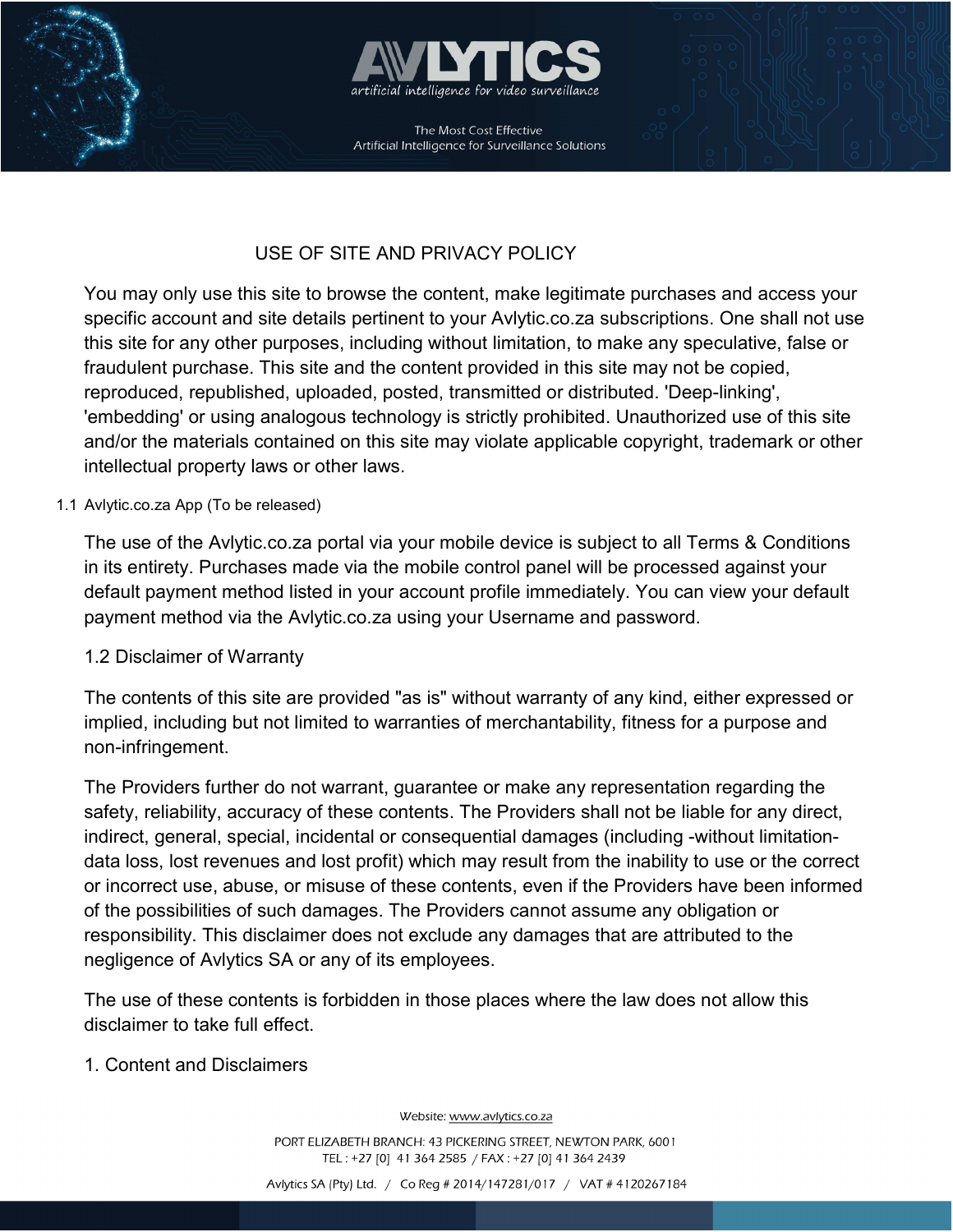1.1 Avlytics SA shall not be held responsible for any injury, loss, expense or damage of any kind whatsoever suffered or incurred by you as a result of the User accessing this website, utilizing any service offered on this website for any reason whatsoever including but not limited to any injury, loss or damage suffered as a result of:

2.2.1 Any unauthorized access of this website by third parties

2.2.2 Any breakdown or failure of any equipment or medium of access to this website

2.2.3 Any failure or unavailability of Avlytics SA or any third parties' facilities or systems resulting in the inability to access this website or process any transaction referred to or offered on this website

2.2.4 The destruction or accessing of the User's data or equipment

2.2.5 Any alteration, modification, upgrade or update of this website or any technology, hardware or software modification that may form part of this website

2.3 You hereby indemnify Avlytics SA against any demand, claim or action against Avlytics SA relating to or in connection with your use or accessing of this website whether directly or indirectly for any reason whatsoever.

2.4 Avlytics SA reserves the right in its absolute discretion to alter, modify, upgrade, update, suspend or withdraw this website or any part hereof at any time.

2.5 Unless expressly stated to the contrary, Avlytics SA owns the intellectual property rights in and to this website and its related services and the unauthorized use hereof is expressly prohibited.

2.6 You are entirely responsible for all content that you access, upload, post, email or otherwise transmit via Avlytic.co.za. We are not liable for loss of any content you transmit and you should keep a backup copy of all such content.

3. Evolution and the need for flexibility

3.1 The Internet in general is rapidly evolving and Avlytics.co.za is new and in constant development. Avlytics SA reserves the right to withdraw, update or change these Terms or our Privacy Policy at any time. We will notify you of changes to these Terms or the Privacy Policy by sending you an e-mail to your registered e-mail address. If you do continue to use Avlytics.co.za after a change to the Terms or the Privacy Policy and given notice to you in any of this way, you shall be deemed to have agreed to the relevant variation.

3.2 Over time Avlytics.co.za and Avlytics SA intends to expand the services that you are offered. When a new service is introduced Avlytics SA may impose special terms and conditions on the use of that service. We will make you aware of these terms and conditions

Website: www.avlytics.co.za

PORT ELIZABETH BRANCH: 43 PICKERING STREET, NEWTON PARK, 6001 TEL: +27 [0] 41 364 2585 / FAX: +27 [0] 41 364 2439

Avlytics SA (Pty) Ltd. / Co Reg # 2014/147281/017 / VAT # 4120267184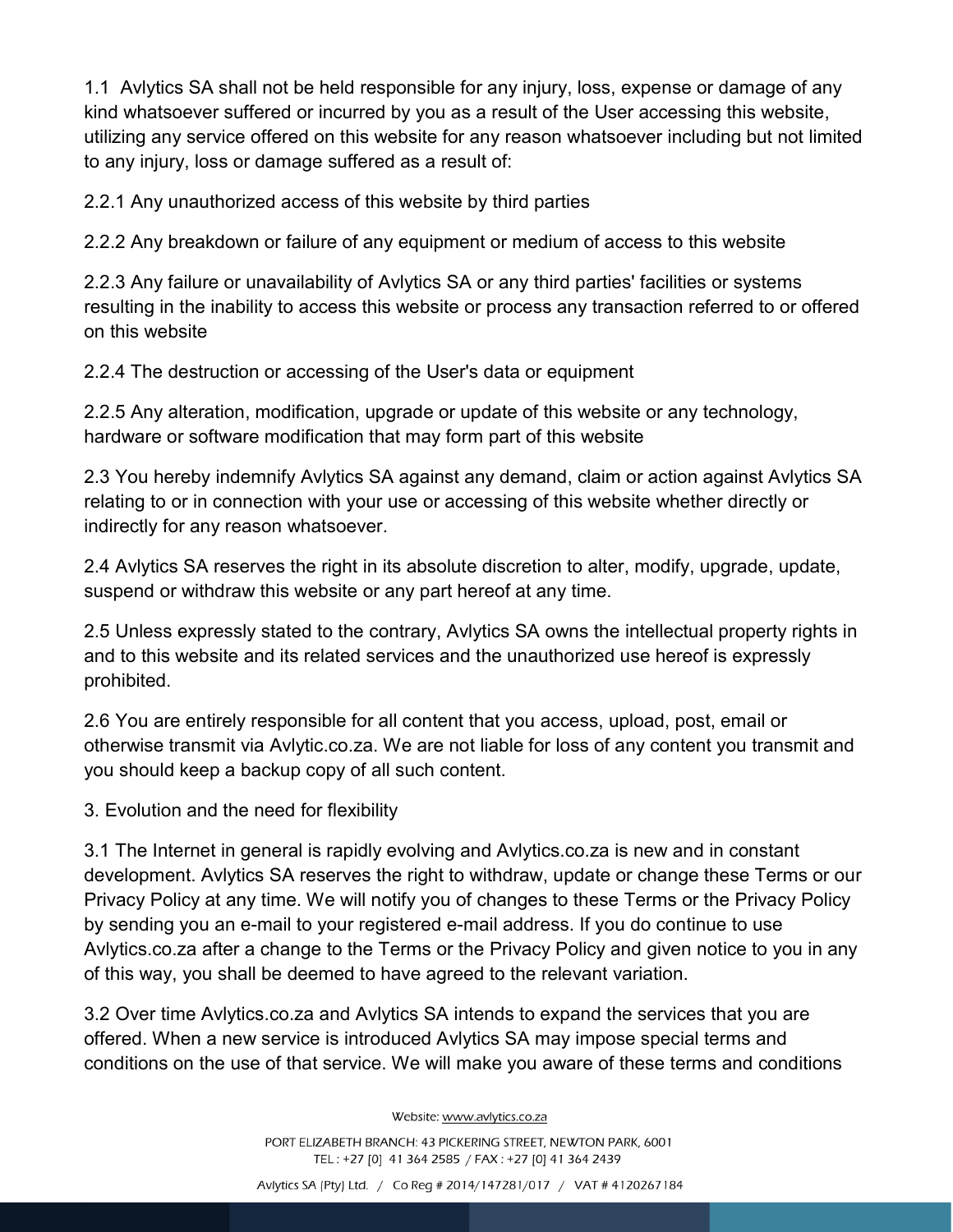before you use the service and if you accept them or use the relevant service they will form part of these Terms.

4. Access to Avlytics.co.za and Registration

4.1 As Avlytics.co.za evolves certain services may require a minimum equipment or bandwidth specification. We will try to inform you of these requirements but it is your responsibility to ensure that you have the right equipment or bandwidth for these services at the time of access. We are not liable for any failure to use Avlytics.co.za caused by your failure to do so.

4.2 Some parts of Avlytics.co.za may be accessible only to users who subscribe or pay a "peruse" charge. These sections will be clearly marked.

4.3 On registration you must provide accurate and complete information as prompted by the registration form or any other request made by Avlytic.co.za "User Data". If you do not complete the mandatory information fields (marked with an asterisk) your registration will be rejected.

4.4 If any User Data changes you must change, maintain and promptly update the User Data to keep it accurate and complete. If you do not or if Avlytcis.co.za has reasonable grounds to suspect that any User Data is inaccurate or incomplete Avlytics.co.za may suspend or terminate your account and access to the services.

4.5 You may unsubscribe from Avlytics.co.za via the internet management platform through your own registered Avlytics account. If you require assistance you can contact support@avlytics.o.za

4.6 The Authorized Avlytic account holder must not use Avltytic.co.za website in any way (including to transmit any content) that is contrary to any applicable law or regulation or these Terms, or is unlawful, harmful, threatening, abusive, harassing, defamatory, vulgar, obscene, libelous, invasive of privacy, hateful, or racially, ethnically or in any way otherwise objectionable.

Acceptance of these Terms and Conditions mean that you accept, understand and agree to the afore-mentioned disclaimer.

5. Avlytics SA Reserves the right to

5.1 Modify or withdraw, temporarily or permanently, the Website (or any part of) with or without notice to you and you confirm that we shall not be liable to you or any third party for any modification to or withdrawal of the Website; and/or

Change these Conditions from time to time, and your continued use of the Website (or any part of) following such change shall be deemed to be your acceptance of such change. It is your responsibility to check regularly to determine whether the Conditions have been changed. If

Website: www.avlytics.co.za

PORT ELIZABETH BRANCH: 43 PICKERING STREET, NEWTON PARK, 6001 TEL: +27 [0] 41 364 2585 / FAX: +27 [0] 41 364 2439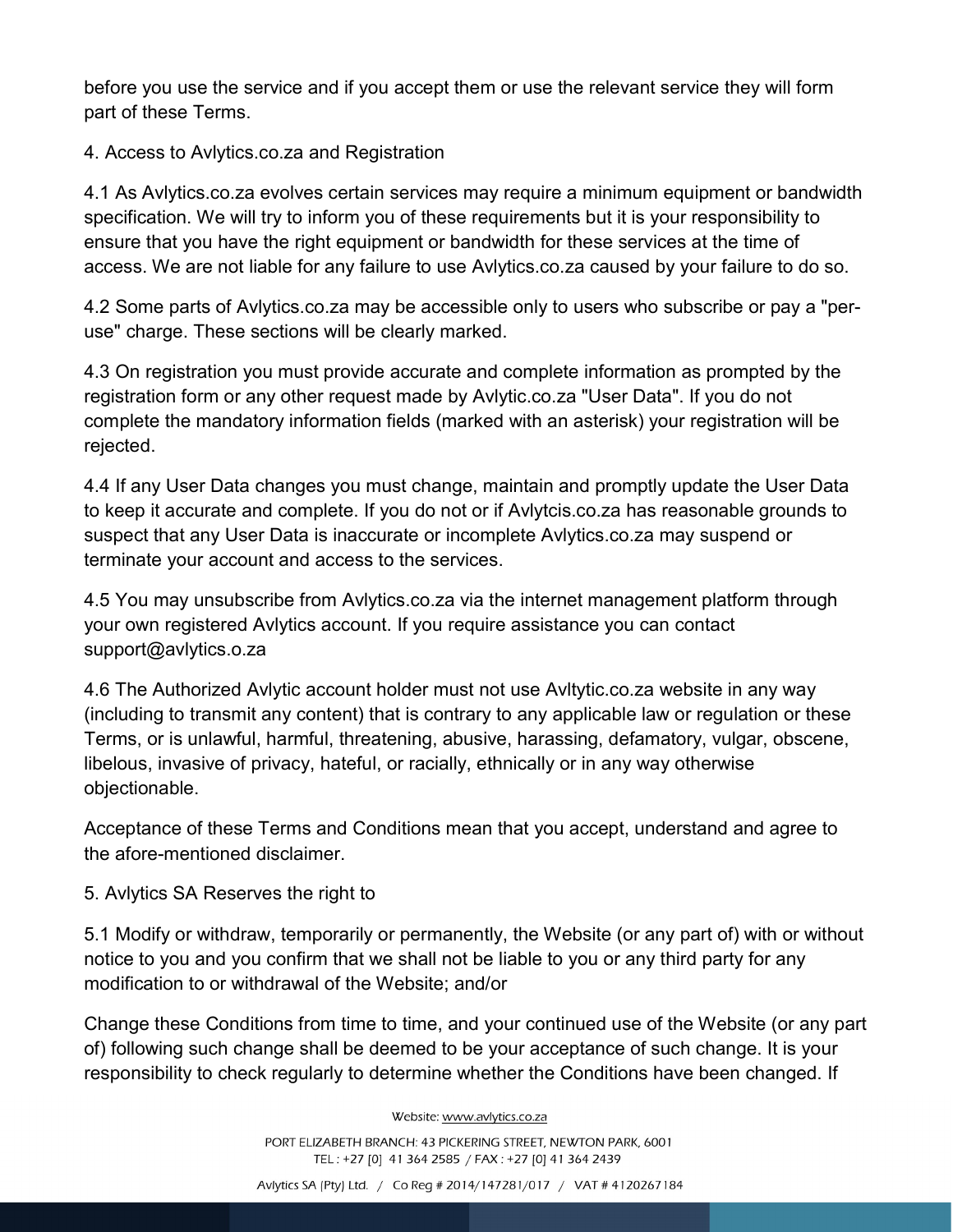you do not agree to any change to the Conditions then you must immediately stop using the **Website** 

We will use our reasonable endeavors to maintain the Website. The Website is subject to change from time to time. You will not be eligible for any compensation because you cannot use any part of the Website or because of a failure, suspension or withdrawal of all or part of the Website due to circumstances beyond our control.

Change the price of any of the services or products offered, we endeavor to notify our clients within 2 weeks should this become necessary.

## 5.2 Monitoring

Avlytics SA have the right, but not the obligation, to monitor any activity and content associated with the Website. We may investigate any reported violation of these Conditions or complaints and take any action that we deem appropriate (which may include, but is not limited to, issuing warnings, suspending, terminating or attaching conditions to your access and/or removing any materials from the Website).

### 5.3 Law

The Conditions will be exclusively governed by and construed in accordance with the laws of South Africa whose Courts will have exclusive jurisdiction in any dispute, save that we have the right, at our sole discretion, to commence and pursue proceedings in alternative jurisdictions.

## 5.4 Errors and Omissions Excepted

Neither Avlytics SA Pty LTD t/an Avlytics SA, nor any of its agents or representatives shall be liable for any damage, loss or liability of whatsoever nature arising from the use or inability to use this Website or the services or content provided from and through this Website and/or other channels of communication. Furthermore, Avlytics SA. Makes no representations or warranties, implied or otherwise, that, amongst others, the content and technology available from this Website are free from errors or omissions or that the service will be 100% uninterrupted and error free. You are encouraged to report any possible malfunctions and errors to support@avlytics.co.za

Avlytics SA shall take all reasonable efforts to accurately indicate prices and delivery charges. However, should products be erroneously offered at incorrect prices and/or delivery charges, Avlytics SA , will not be obliged to sell products at such incorrect prices and/or delivery

Website: www.avlytics.co.za

PORT ELIZABETH BRANCH: 43 PICKERING STREET, NEWTON PARK, 6001 TEL: +27 [0] 41 364 2585 / FAX: +27 [0] 41 364 2439